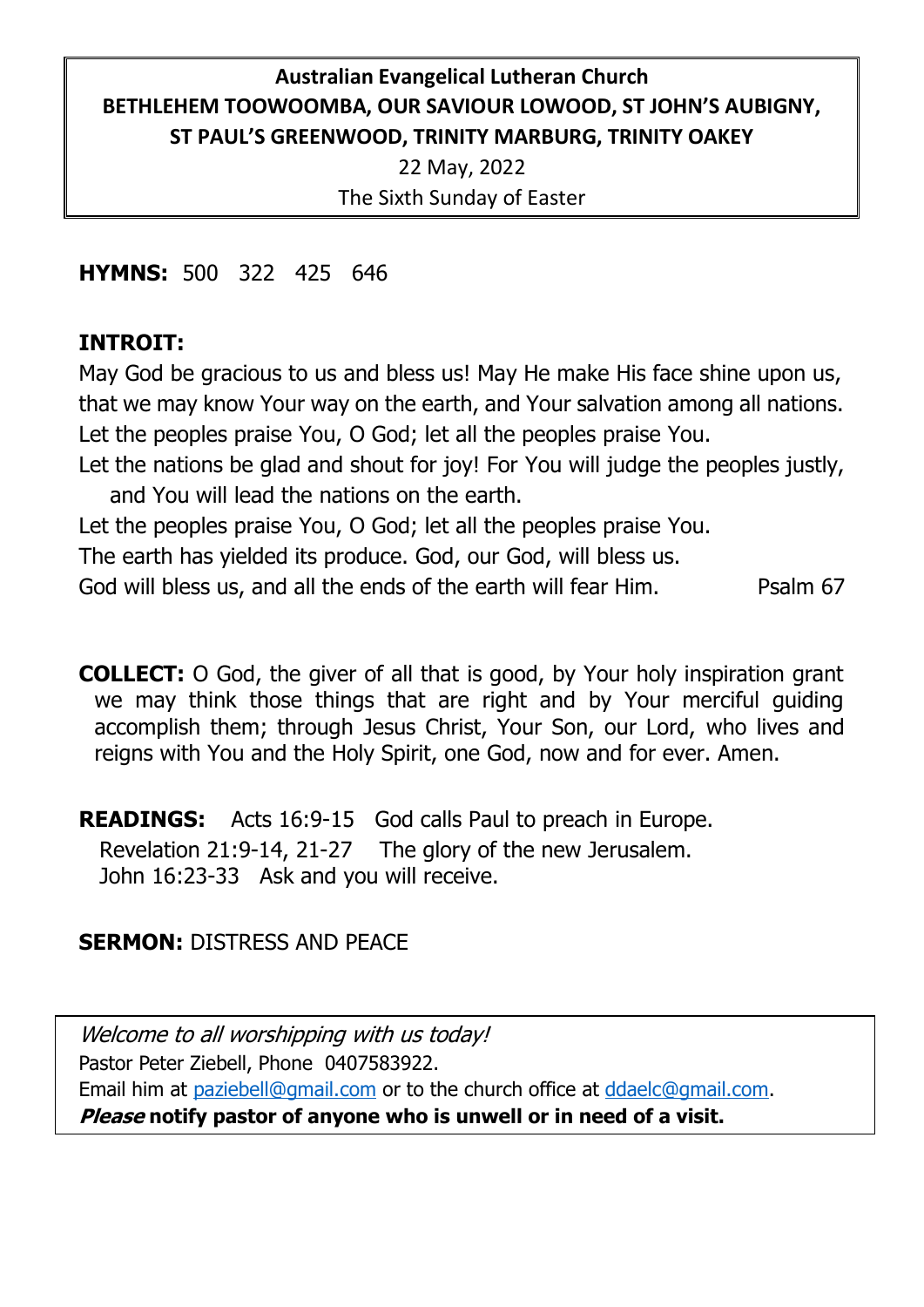#### **ALWAYS BE THANKFUL FOR THE GIFTS OF GOD**

Peace, thankfulness, and joy. How often these things change from day to day! We can wake up of a morning feeling these things, but by the end of a hard day, when everything that could go wrong has, and we are less than peaceful, thankful, and joyful. Yet, our peace with God has not changed.

There is no need to get worked up or frustrated, but rather the opposite. The Apostle Paul reminds us, "*Do not be anxious about anything*" (Phil. 4:6). Why? Because of the lasting peace our heavenly Father has given in His Son, Jesus Christ. His death has conquered all the enemies we face - sickness, worry, death, and fear. His resurrection in the body is our peace. It signals the end of punishment and divine warfare. All accounts are settled – we stand righteous before our Father. We have been baptised into Christ's death *and* resurrection.

Eternal death has been taken off the menu, now we shall live beyond the sleep of death. We shall rise to glory - this is true no matter what happens to our bodies in this life. The peace of God, which surpasses all understanding, will certainly guard our hearts and minds in Christ Jesus. We can be safe in Christ in our hearts and minds, while our body is subject to tribulations, weaknesses, and vulnerabilities.

The source of thanksgiving is God's Word, not our feelings or physical welfare. We are not thankful, though. We receive daily bread and a multitude of gifts - ignoring them, focusing on what we don't have. So we must turn from false forms of security, because what we crave on earth will not give life. Do not think you can grab peace by the throat - you are not the source of life. Our sacrifices are selfish and sinful and can earn nothing but death.

We are called to focus on what is good - not just for the moment, but for all eternity. Eat not just food for the body, but feast on the gifts that come in the Word. "*Food is meant for the stomach and the stomach for food*" (1 Cor. 6:13) - and God will destroy both one and the other. The body is not meant for sexual immorality, but for the Lord, and the Lord for the body. Read and learn Scripture - live by it - God will not lead us away from Him. Ponder it, pray it, and heed it - God's will is food to satisfy broken hearts and distraught minds. Jesus speaks to us, wanting us to grow in knowledge and understanding. Again, Paul writes, "*Do not be conformed to this world, but be transformed by the renewal of your mind, that by testing you may discern what is the will of God, what is good and acceptable and perfect*" (Romans 12:2).

Our minds and thoughts are not to be ruled by the world and its deathly news, but by our Lord who lives to bless us. "*Whatever is true, whatever is honourable, whatever is just, whatever is pure, whatever is lovely, whatever is commendable, if there is any excellence, if there is anything worthy of praise, think about these things*" (Phil. 4:8).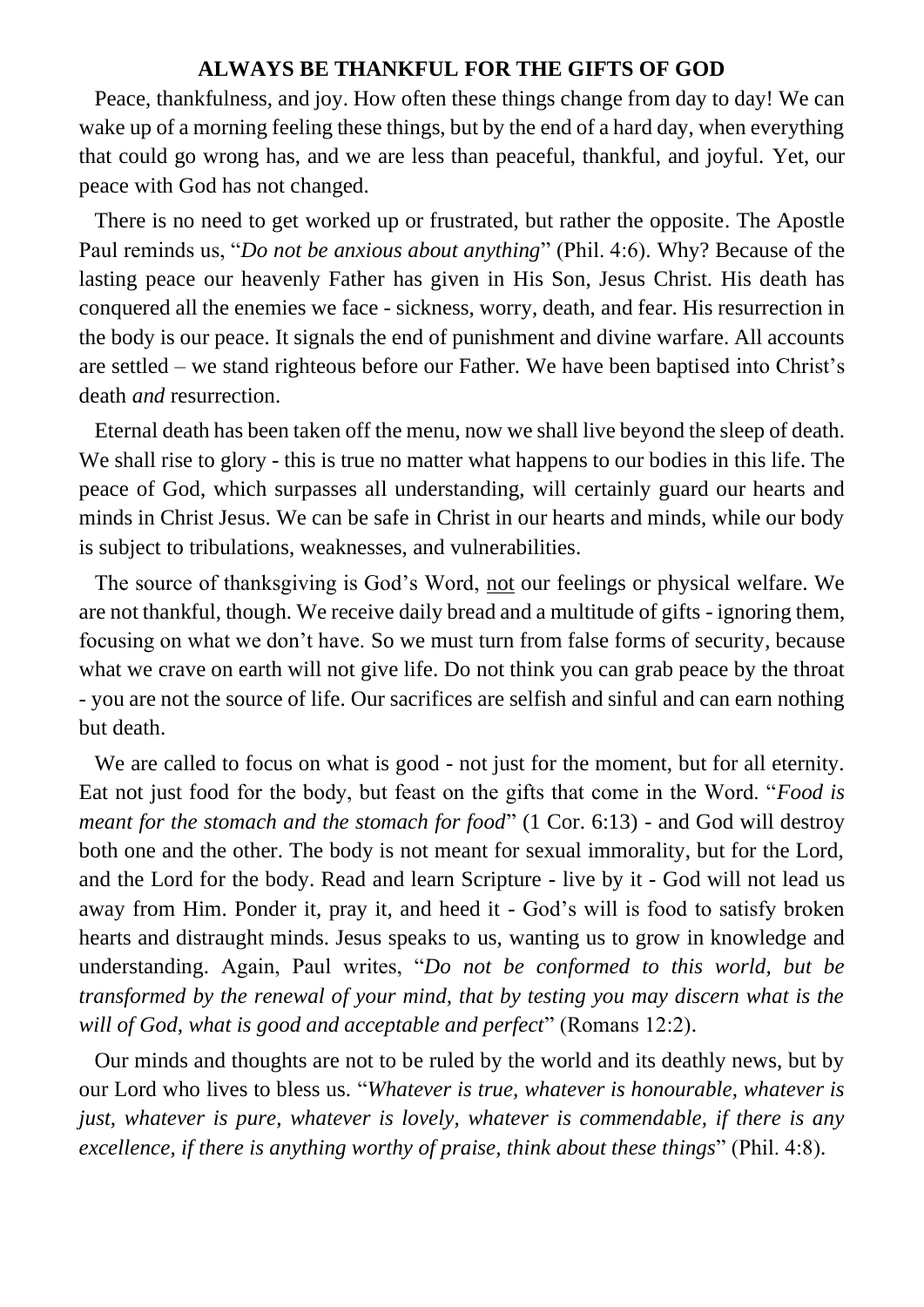We must turn from what offers no hope, to our God, who is our refuge. He cares for us and protects us as our kind and good Father. Much thanks to Him! There is always never-ending thanks to be given.

But our thanks is not to be like the selfish child who only thanks because he must. We are to live lives of thankfulness to Christ, our Lord. We are called "*living sacrifices*" (Romans 12:1), not concerned about our own welfare, but safe from death and hell - not fearing earthly ruin, but living for a heavenly inheritance. These things we practice in our life, walking in the Spirit, and abiding in the Word. Our lives in Christ are ones of service and patience, not selfishness.

Without the Spirit there is no real thankfulness. We can't make a sinful heart generous and full of gratitude. Without the true God, we have no one to thank, but are left with ourselves and our sin.

Why is thanksgiving connected to prayer? Prayer is our response to the Father for His saving Word and salvation. Without the Spirit there is no prayer heard. But our Father wants us to treat Him like a dear Father. Don't be afraid to talk to Him constantly, with thanksgiving. Afterall, Satan does not rest - he is working hard to make us anxious, disturbed, and not at peace in our minds. There will be no lack of problems and trials there is no everlasting peace in this world for us. We must die to thinking we can have it now - Adam's guilt and your flesh will not allow it. Our peace is with God, but we can't shove it in a napkin for later. We are to trust at this moment: "*the righteous shall live by faith*" (Rom. 1:17). Chew and ruminate on peace with God now that is offered by Christ. This is to have peace - with the holy God - and to be right with Him.

"*Faith comes from hearing, and hearing through the Word of Christ*" (Rom. 10:17). We either believe or disbelieve - we can't put God on hold or give faith to another.

So be thankful for what you have, to God the Father who has given His Son for you. If you do not have many earthly gifts, the heavenly gifts are always abounding and overflowing to you. The riches of forgiveness shower you in baptism. You are new and your guilt is removed. It is done - just as Christ is risen - the sin of the world has been conquered, including yours. Grace is always abounding for you in Christ. Thanks be to God.

Weekly sermons and bulletins are available a[t www.aelc.org.au.](http://www.aelc.org.au/) Weekly Sunday School lessons are also now available in the Members section. If there are any late changes to be made to divine services, these will be listed immediately on the website. If you are unsure, please contact pastor.